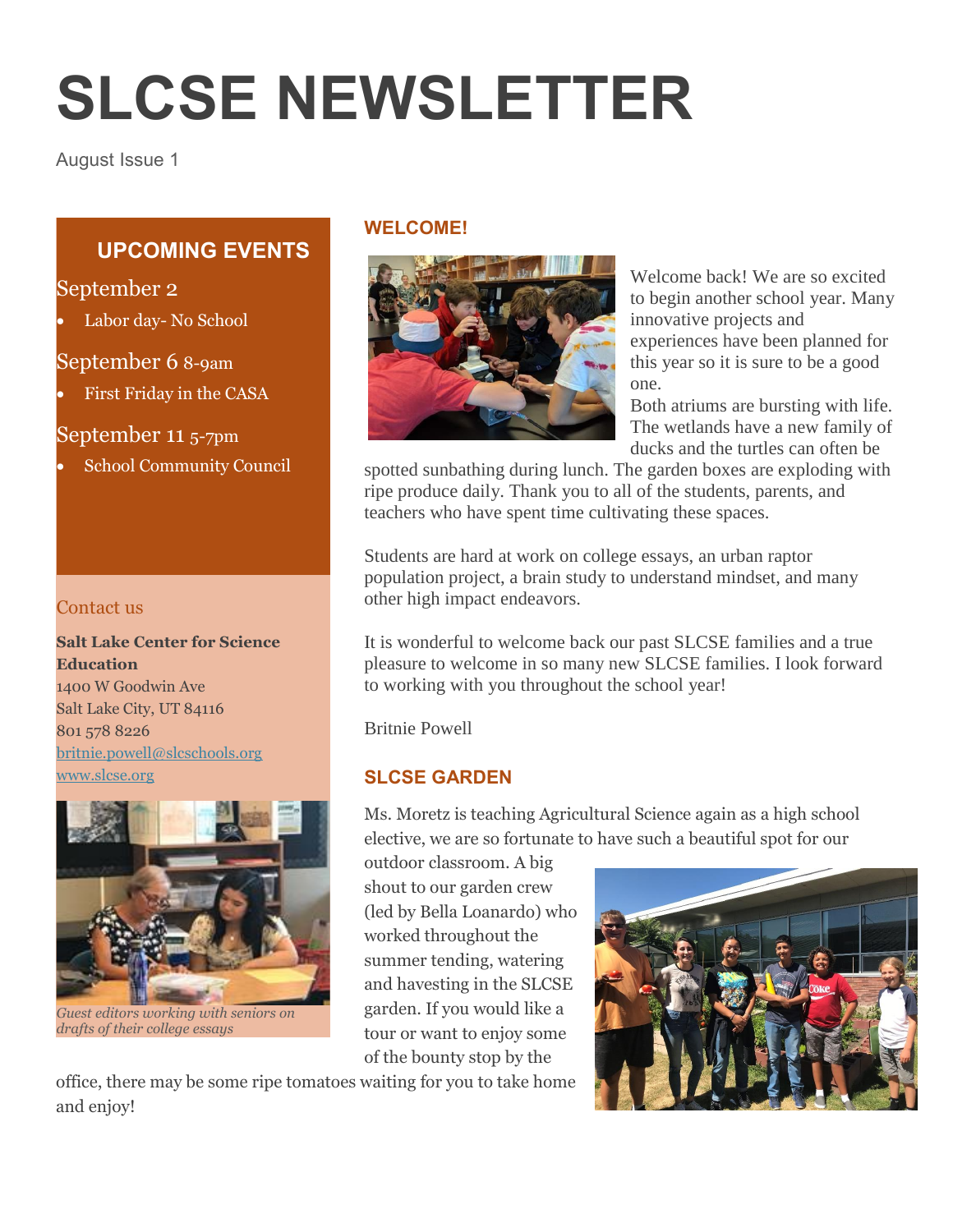

*Stephen Hobbs*

### **NEW TEACHER SPOTLIGHT**

SLCSE would like to extend a warm welcome to Stephen Hobbs who joined us this year as the 9th grade Physics teacher. Stephen brings with him a wealth of experience teaching both math and physics in a range of education settings including the Salt Lake County jail. He is focusing his energies on building a strong classroom community where students feel comfortable working with others while studying physics. In his spare time he plays basketball and loves to play chess, we will be tapping into these talents by offering a Chess Club during high school Advisory time on Fridays.

### **HOME VISIT PROGRAM**

We are excited to announce that SLCSE will be participating in Parent/Teacher Home Visits this year, a voluntary program in which teachers and other school staff get to know their students and families outside of the classroom. Parents and teachers come together, in a unique setting at your home or other locations of your choice, to get to know one another and talk about your student's academic future.

The intent is to build positive relationships with families and to partner together to support your student(s) educational success. Stronger relationships between us really make an impact on school success, studies show that home visits increase student academic achievement and improve parent engagement in schools. They bring teachers and families closer together and create opportunities for better communications between home and school.

Visits last about 30 minutes, and during the visit, time is taken to share our experiences, expectations, and our hopes and dreams for our children. Your student and other family members are welcome to take part. This is NOT a parent/teacher conference. This is NOT a meeting to tell you what to do as a parent or to get you to sign up for anything.

Every family is eligible for a home visit: no one is targeted for any reason. The program is entirely voluntary. You may be contacted by phone to ask if you are interested in setting up a home visit this year.

Contact us anytime with your questions 801 578 8226 or britnie.powell@slcschools.org.

# **SMITHS INSPIRING DONATIONS PROGRAM**



- 1. Sign up for a Smith's Food and Drug card. Put in email address and password. 2. Go to your account and click on "Inspiring Donations" or go to [www.smithsfoodanddrug.com/Inspire.](http://www.smithsfoodanddrug.com/Inspire) Search for and sign up our school "Salt Lake Center for Science Education" (org  $# UK796$ ) to receive .5% of every purchase at Smiths!
- 3. Shop at SMITH'S and watch the Inspired Donations \$\$ roll into SLCSE!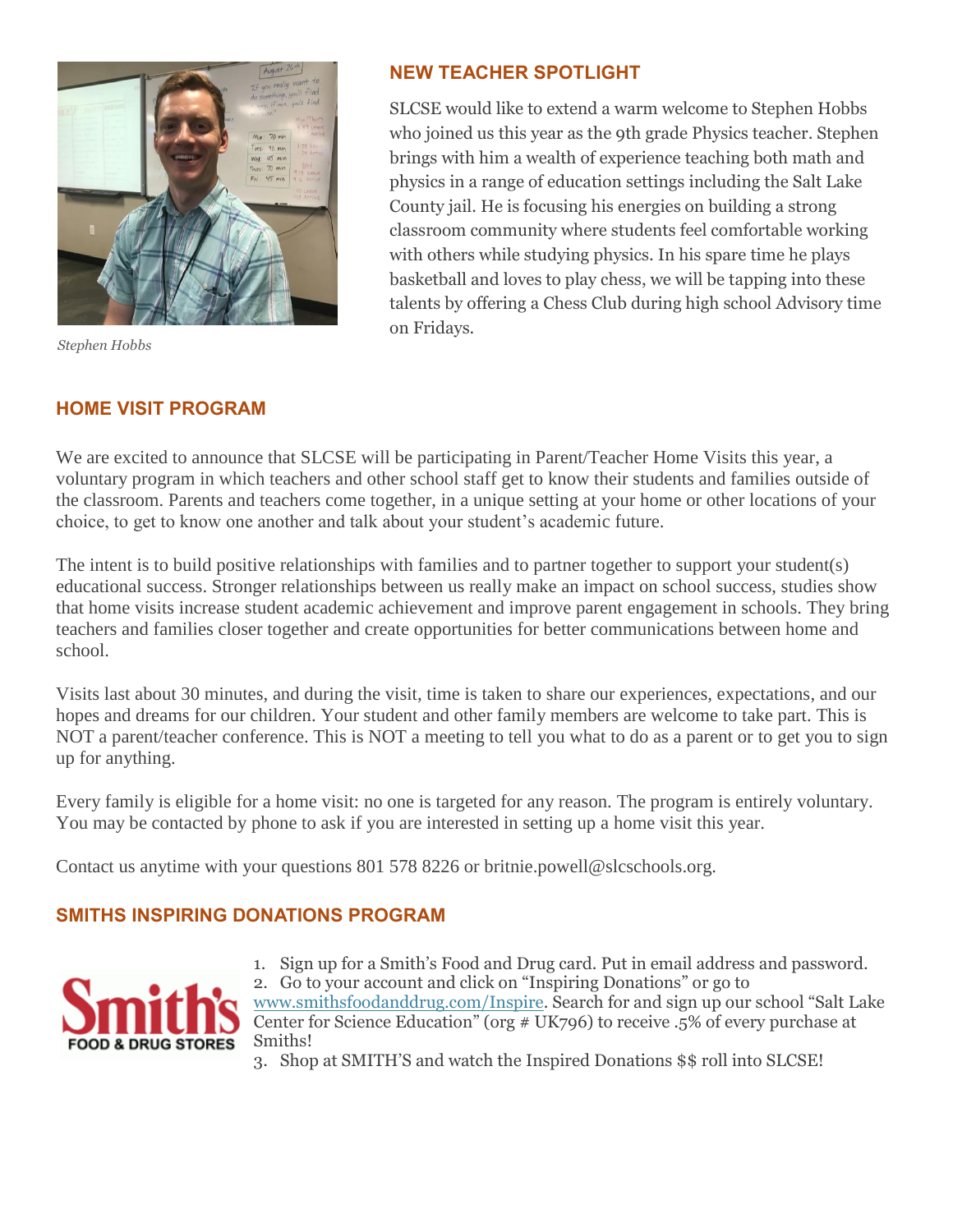#### **BOX TOPS FOR EDUCATION**



No more clipping. No more sending Box Tops to school. All you need is your phone. Download the ALL-NEW Box Tops app, shop as you normally would, then simply scan your store receipts to find participating products. The app will automatically

credit your school's Box Tops earnings online.

#### **FIRST FRIDAYS**

On the First Friday of (just about) every month, we host a gathering from 8-9am in our SLCSE CASA space for parents/guardians/people connected to our students. Geography fact: the CASA is the class space just inside the front doors to the right!

It's a chance to come in and chat with a counselor (usually me), an administrator (usually Ms. Powell), other parents/guardians/people connected to SLCSE students, and maybe a teacher or two. We provide some refreshment and the chance to make some connections with each other.

Last year, we focused each Friday on a grade level, and because that seemed to work pretty well, we thought we'd do it again. But please know that if you show up to every single one, we are totally good with

#### that too! So, following that idea, the dates for First Friday this year will be as follows:

JUNIORS & SENIORS

- If you are interested in taking or retaking the ACT the next two tests take place on September 14 (late deadline registration August 30) and October 26 (register by September 30)
- Free prep class for the ACT is available at the Day Riverside Library starting September 3 (5- 6:30pm)
- Seniors, consider using this tool to get organized in your search for scholarships [https://stepuputah.com/](https://stepuputah.com/files/StepUpScholarshipResumeCompressed.pdf) [files/StepUpScholarship](https://stepuputah.com/files/StepUpScholarshipResumeCompressed.pdf) [ResumeCompressed.pdf](https://stepuputah.com/files/StepUpScholarshipResumeCompressed.pdf)
- College Fair on Saturday September 7<sup>th</sup> at Juan Diego School from noon until 2:30pm

Friday, September 6th 8-9 am, SEVENTH grade parents/guardians/people encouraged to come. Friday, October 4th 8-9 am, EIGHTH grade parents/guardians/people encouraged to come. Friday, November 1st 8-9 am, NINTH grade parents/guardians/people encouraged to come. Friday, December 6th 8-9 am, TENTH grade parents/guardians/people encouraged to come. Friday, February 7th 8-9 am, ELEVENTH grade parents/guardians/people encouraged to come. Friday, April 3rd 8-9 am, TWELFTH grade parents/guardians/people encouraged to come.

If you have any questions, please feel free to contact me! I'm looking forward to seeing some familiar faces and to meeting some new ones.

#### **SCHOOL COMMUNITY COUNCIL**

We invite all parents to attend School Community Council (SCC). SCC is an opportunity for families and school staff to work together to provide a rich and meaningful school experience for our students. We meet the second Wednesday of the month from 5:00-6:00 in the CASA. Our first meeting is on Wednesday, September 11th.